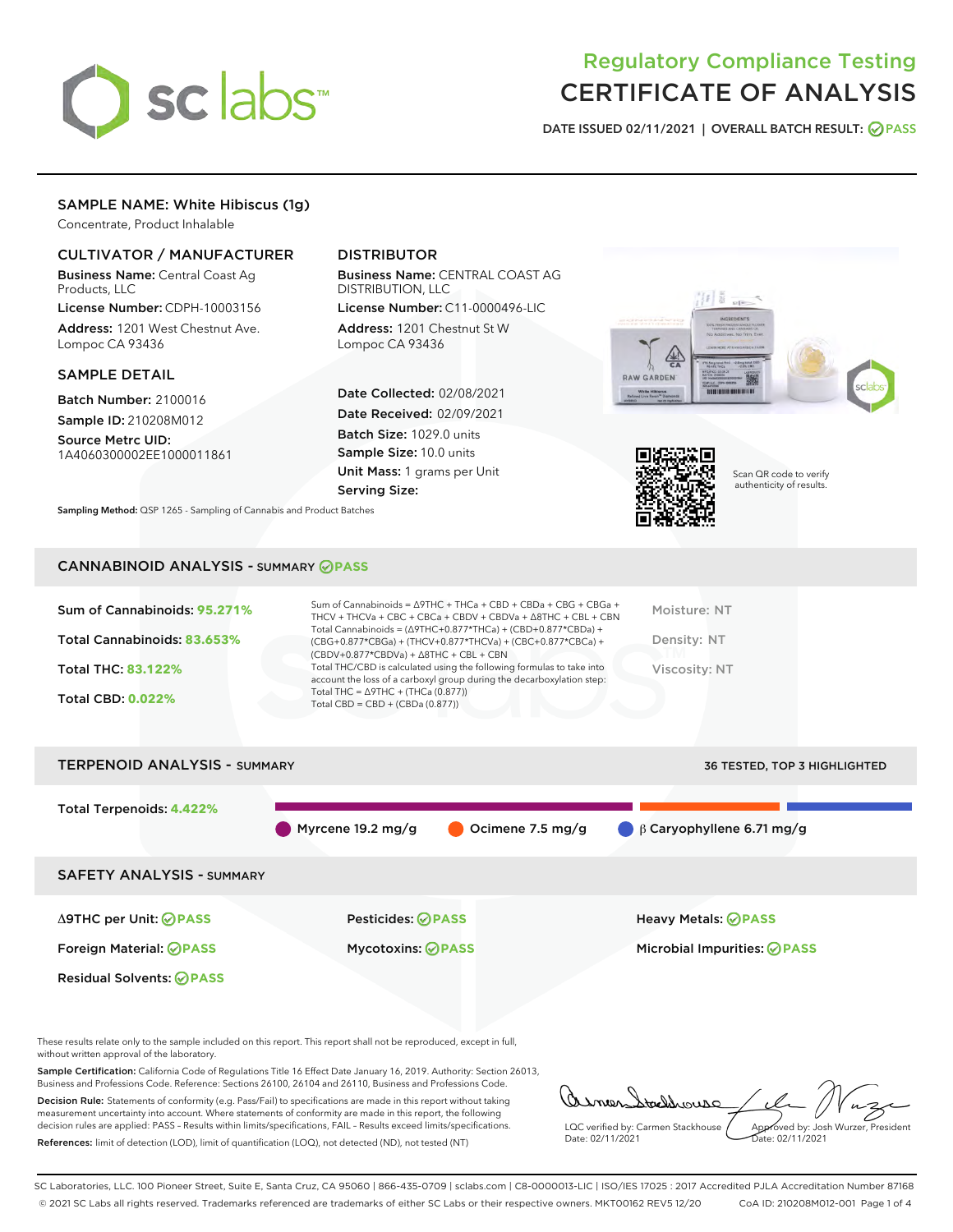



WHITE HIBISCUS (1G) | DATE ISSUED 02/11/2021 | OVERALL BATCH RESULT: **○** PASS

## CANNABINOID TEST RESULTS - 02/10/2021 2 PASS

Tested by high-performance liquid chromatography with diode-array detection (HPLC-DAD). **Method:** QSP 1157 - Analysis of Cannabinoids by HPLC-DAD

TOTAL CANNABINOIDS: **83.653%** Total Cannabinoids (Total THC) + (Total CBD) + (Total CBG) + (Total THCV) + (Total CBC) +

(Total CBDV) + ∆8THC + CBL + CBN TOTAL THC: **83.122%**

Total THC (∆9THC+0.877\*THCa)

TOTAL CBD: **0.022%** Total CBD (CBD+0.877\*CBDa)

Total THCV (THCV+0.877\*THCVa) TOTAL CBC: 0.10% Total CBC (CBC+0.877\*CBCa)

TOTAL CBG: 0.07% Total CBG (CBG+0.877\*CBGa) TOTAL THCV: 0.339%

TOTAL CBDV: ND Total CBDV (CBDV+0.877\*CBDVa)

| <b>COMPOUND</b>            | LOD/LOQ<br>(mg/g) | <b>MEASUREMENT</b><br><b>UNCERTAINTY</b><br>(mg/g) | <b>RESULT</b><br>(mg/g) | <b>RESULT</b><br>(%) |
|----------------------------|-------------------|----------------------------------------------------|-------------------------|----------------------|
| <b>THCa</b>                | 0.05/0.14         | ±24.119                                            | 938.50                  | 93.850               |
| <b>A9THC</b>               | 0.06 / 0.26       | ±0.281                                             | 8.16                    | 0.816                |
| <b>THCVa</b>               | 0.07/0.20         | ±0.184                                             | 3.86                    | 0.386                |
| <b>CBCa</b>                | 0.07/0.28         | ±0.056                                             | 1.14                    | 0.114                |
| <b>CBGa</b>                | 0.1 / 0.2         | ±0.04                                              | 0.8                     | 0.08                 |
| <b>CBDa</b>                | 0.02/0.19         | ±0.007                                             | 0.25                    | 0.025                |
| Δ8THC                      | 0.1/0.4           | N/A                                                | <b>ND</b>               | <b>ND</b>            |
| <b>THCV</b>                | 0.1 / 0.2         | N/A                                                | <b>ND</b>               | <b>ND</b>            |
| <b>CBD</b>                 | 0.07/0.29         | N/A                                                | <b>ND</b>               | <b>ND</b>            |
| <b>CBDV</b>                | 0.04 / 0.15       | N/A                                                | <b>ND</b>               | <b>ND</b>            |
| <b>CBDVa</b>               | 0.03/0.53         | N/A                                                | <b>ND</b>               | <b>ND</b>            |
| <b>CBG</b>                 | 0.06/0.19         | N/A                                                | <b>ND</b>               | <b>ND</b>            |
| <b>CBL</b>                 | 0.06 / 0.24       | N/A                                                | <b>ND</b>               | <b>ND</b>            |
| <b>CBN</b>                 | 0.1/0.3           | N/A                                                | <b>ND</b>               | <b>ND</b>            |
| <b>CBC</b>                 | 0.2 / 0.5         | N/A                                                | <b>ND</b>               | <b>ND</b>            |
| <b>SUM OF CANNABINOIDS</b> |                   |                                                    | 952.71 mg/g             | 95.271%              |

#### **UNIT MASS: 1 grams per Unit**

| ∆9THC per Unit                        | 1120 per-package limit     | 8.16 mg/unit<br><b>PASS</b>  |
|---------------------------------------|----------------------------|------------------------------|
| <b>Total THC per Unit</b>             |                            | 831.22 mg/unit               |
| <b>CBD per Unit</b>                   |                            | <b>ND</b>                    |
| <b>Total CBD per Unit</b>             |                            | $0.22$ mg/unit               |
| Sum of Cannabinoids<br>per Unit       |                            | 952.71 mg/unit               |
| <b>Total Cannabinoids</b><br>per Unit |                            | 836.53 mg/unit               |
| <b>MOISTURE TEST RESULT</b>           | <b>DENSITY TEST RESULT</b> | <b>VISCOSITY TEST RESULT</b> |

Not Tested

Not Tested

Not Tested

#### TERPENOID TEST RESULTS - 02/10/2021

Terpene analysis utilizing gas chromatography-flame ionization detection (GC-FID). Terpenes are the aromatic compounds that endow cannabis with their unique scent and effect. Following are the primary terpenes detected. **Method:** QSP 1192 - Analysis of Terpenoids by GC-FID

| <b>COMPOUND</b>         | LOD/LOQ<br>(mg/g) | <b>MEASUREMENT</b><br><b>UNCERTAINTY</b><br>(mg/g) | <b>RESULT</b><br>(mg/g)                         | <b>RESULT</b><br>$(\%)$ |
|-------------------------|-------------------|----------------------------------------------------|-------------------------------------------------|-------------------------|
| <b>Myrcene</b>          | 0.1 / 0.2         | ±1.55                                              | 19.2                                            | 1.92                    |
| Ocimene                 | 0.05 / 0.1        | ±0.89                                              | 7.5                                             | 0.75                    |
| β Caryophyllene         | 0.04 / 0.11       | ±0.318                                             | 6.71                                            | 0.671                   |
| Limonene                | 0.04 / 0.12       | ±0.105                                             | 2.87                                            | 0.287                   |
| $\alpha$ Humulene       | 0.03 / 0.08       | ±0.058                                             | 1.80                                            | 0.180                   |
| Linalool                | 0.04 / 0.1        | ±0.08                                              | 1.6                                             | 0.16                    |
| <b>Terpineol</b>        | 0.03 / 0.1        | ±0.14                                              | 1.3                                             | 0.13                    |
| $\alpha$ Pinene         | 0.04 / 0.13       | ±0.054                                             | 0.83                                            | 0.083                   |
| $\beta$ Pinene          | 0.1 / 0.2         | ±0.05                                              | 0.7                                             | 0.07                    |
| Fenchol                 | 0.1 / 0.2         | ±0.04                                              | 0.7                                             | 0.07                    |
| Terpinolene             | 0.04 / 0.1        | ±0.02                                              | 0.3                                             | 0.03                    |
| $\alpha$ Bisabolol      | 0.1 / 0.2         | ±0.01                                              | 0.3                                             | 0.03                    |
| Caryophyllene<br>Oxide  | 0.1 / 0.2         | ±0.01                                              | 0.2                                             | 0.02                    |
| <b>Nerolidol</b>        | 0.03 / 0.09       | ±0.010                                             | 0.15                                            | 0.015                   |
| Valencene               | 0.02 / 0.06       | ±0.001                                             | 0.06                                            | 0.006                   |
| <b>Borneol</b>          | 0.1 / 0.3         | N/A                                                | <loq< td=""><td><loq< td=""></loq<></td></loq<> | <loq< td=""></loq<>     |
| Guaiol                  | 0.04 / 0.13       | N/A                                                | <loq< td=""><td><loq< td=""></loq<></td></loq<> | <loq< td=""></loq<>     |
| Camphene                | 0.1 / 0.2         | N/A                                                | ND                                              | <b>ND</b>               |
| Sabinene                | 0.1 / 0.2         | N/A                                                | <b>ND</b>                                       | <b>ND</b>               |
| $\alpha$ Phellandrene   | 0.1 / 0.2         | N/A                                                | <b>ND</b>                                       | <b>ND</b>               |
| 3 Carene                | 0.1 / 0.2         | N/A                                                | ND                                              | <b>ND</b>               |
| $\alpha$ Terpinene      | 0.1 / 0.2         | N/A                                                | ND                                              | <b>ND</b>               |
| Eucalyptol              | 0.1 / 0.2         | N/A                                                | <b>ND</b>                                       | <b>ND</b>               |
| $\gamma$ Terpinene      | 0.1 / 0.2         | N/A                                                | ND                                              | <b>ND</b>               |
| Sabinene Hydrate        | 0.1 / 0.2         | N/A                                                | ND                                              | <b>ND</b>               |
| Fenchone                | 0.1 / 0.2         | N/A                                                | <b>ND</b>                                       | <b>ND</b>               |
| (-)-Isopulegol          | 0.03 / 0.08       | N/A                                                | ND                                              | <b>ND</b>               |
| Camphor                 | 0.1 / 0.3         | N/A                                                | ND                                              | <b>ND</b>               |
| Isoborneol              | 0.1 / 0.2         | N/A                                                | <b>ND</b>                                       | <b>ND</b>               |
| Menthol                 | 0.04 / 0.1        | N/A                                                | <b>ND</b>                                       | <b>ND</b>               |
| Nerol                   | 0.05 / 0.1        | N/A                                                | ND                                              | ND                      |
| R-(+)-Pulegone          | 0.04 / 0.1        | N/A                                                | <b>ND</b>                                       | ND                      |
| Geraniol                | 0.04 / 0.11       | N/A                                                | ND                                              | ND                      |
| <b>Geranyl Acetate</b>  | 0.03 / 0.10       | N/A                                                | ND                                              | ND                      |
| $\alpha$ Cedrene        | 0.03 / 0.10       | N/A                                                | ND                                              | ND                      |
| Cedrol                  | 0.1 / 0.2         | N/A                                                | ND                                              | ND                      |
| <b>TOTAL TERPENOIDS</b> |                   |                                                    | 44.22 mg/g                                      | 4.422%                  |

SC Laboratories, LLC. 100 Pioneer Street, Suite E, Santa Cruz, CA 95060 | 866-435-0709 | sclabs.com | C8-0000013-LIC | ISO/IES 17025 : 2017 Accredited PJLA Accreditation Number 87168 © 2021 SC Labs all rights reserved. Trademarks referenced are trademarks of either SC Labs or their respective owners. MKT00162 REV5 12/20 CoA ID: 210208M012-001 Page 2 of 4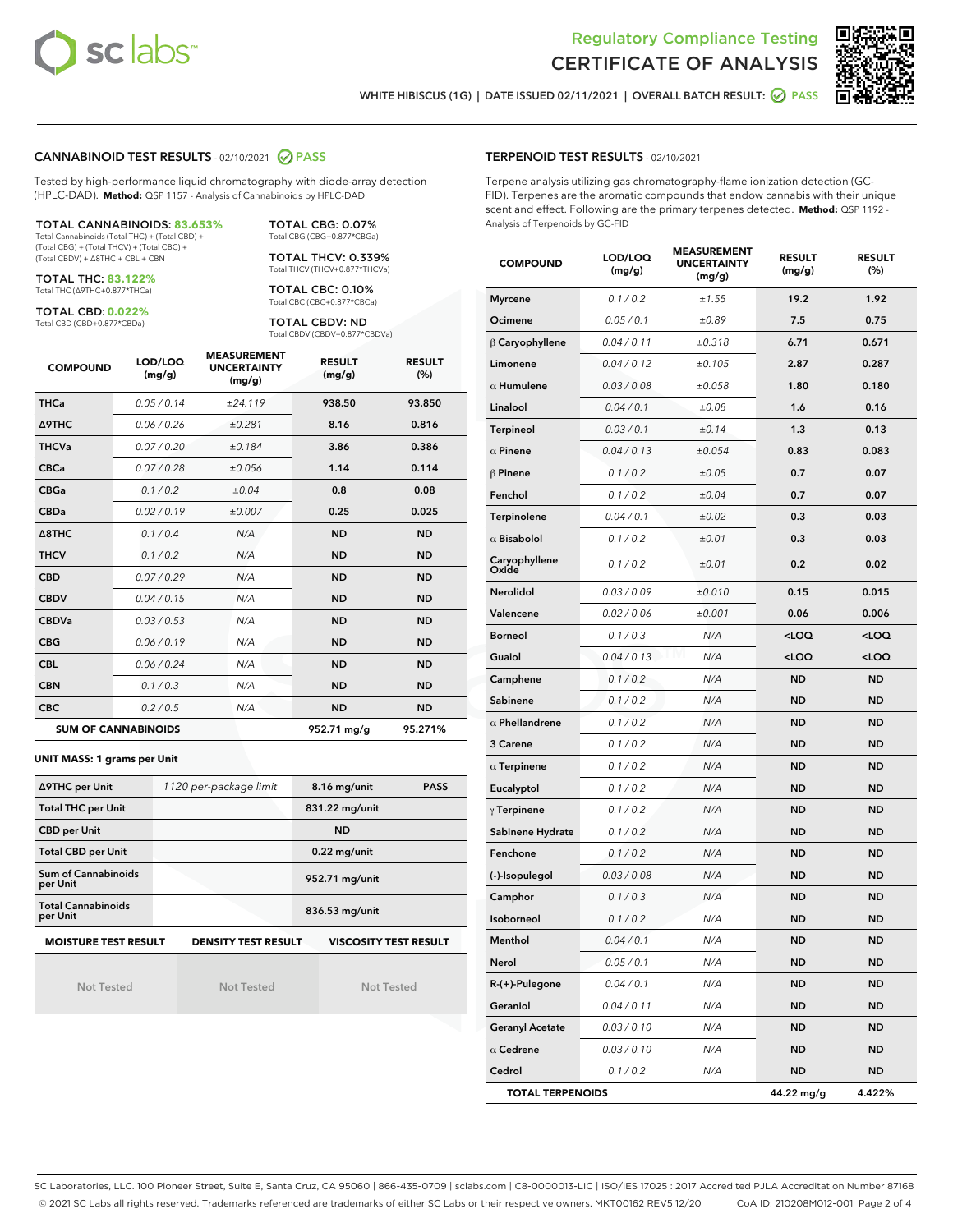



WHITE HIBISCUS (1G) | DATE ISSUED 02/11/2021 | OVERALL BATCH RESULT:  $\bigcirc$  PASS

# CATEGORY 1 PESTICIDE TEST RESULTS - 02/09/2021 2 PASS

Pesticide and plant growth regulator analysis utilizing high-performance liquid chromatography-mass spectrometry (HPLC-MS) or gas chromatography-mass spectrometry (GC-MS). \*GC-MS utilized where indicated. **Method:** QSP 1212 - Analysis of Pesticides and Mycotoxins by LC-MS or QSP 1213 - Analysis of Pesticides by GC-MS

| 0.03 / 0.08<br><b>ND</b><br><b>PASS</b><br>Aldicarb<br>$\ge$ LOD<br>N/A<br>Carbofuran<br>0.02 / 0.05<br>N/A<br>$\ge$ LOD<br><b>ND</b><br><b>PASS</b><br>Chlordane*<br>0.03 / 0.08<br>$\ge$ LOD<br>N/A<br><b>ND</b><br><b>PASS</b><br>Chlorfenapyr*<br>0.03/0.10<br>$\ge$ LOD<br>N/A<br><b>ND</b><br><b>PASS</b><br>0.02 / 0.06<br>N/A<br><b>ND</b><br><b>PASS</b><br>Chlorpyrifos<br>$\ge$ LOD<br>N/A<br>Coumaphos<br>0.02 / 0.07<br><b>ND</b><br><b>PASS</b><br>$\ge$ LOD<br>Daminozide<br>0.02 / 0.07<br>N/A<br><b>ND</b><br><b>PASS</b><br>$\ge$ LOD<br><b>DDVP</b><br>0.03/0.09<br>$>$ LOD<br>N/A<br><b>ND</b><br><b>PASS</b><br>(Dichlorvos)<br>Dimethoate<br>0.03/0.08<br>$\ge$ LOD<br>N/A<br><b>PASS</b><br><b>ND</b><br>0.03 / 0.10<br>N/A<br><b>ND</b><br><b>PASS</b><br>Ethoprop(hos)<br>$>$ LOD<br>0.02 / 0.06<br>N/A<br><b>ND</b><br><b>PASS</b><br>$\ge$ LOD<br>Etofenprox<br>Fenoxycarb<br>0.03/0.08<br>$\ge$ LOD<br>N/A<br><b>ND</b><br><b>PASS</b><br>0.03/0.08<br>$\ge$ LOD<br>N/A<br><b>ND</b><br><b>PASS</b><br>Fipronil<br>Imazalil<br>0.02 / 0.06<br>$>$ LOD<br>N/A<br><b>ND</b><br><b>PASS</b><br><b>Methiocarb</b><br>0.02 / 0.07<br>$\ge$ LOD<br>N/A<br><b>ND</b><br><b>PASS</b><br>Methyl<br>0.03/0.10<br>N/A<br><b>ND</b><br>$\ge$ LOD<br><b>PASS</b><br>parathion<br>0.03/0.09<br><b>Mevinphos</b><br>$\ge$ LOD<br>N/A<br><b>ND</b><br><b>PASS</b><br>Paclobutrazol<br>0.02 / 0.05<br>N/A<br>$>$ LOD<br><b>ND</b><br><b>PASS</b><br>0.03/0.09<br>N/A<br>$\ge$ LOD<br><b>ND</b><br><b>PASS</b><br>Propoxur<br>0.03 / 0.08<br><b>ND</b><br><b>PASS</b><br>Spiroxamine<br>$\ge$ LOD<br>N/A<br>Thiacloprid<br>0.03/0.10<br>N/A<br><b>ND</b><br><b>PASS</b><br>$\ge$ LOD | <b>COMPOUND</b> | LOD/LOQ<br>$(\mu g/g)$ | <b>ACTION</b><br><b>LIMIT</b><br>$(\mu g/g)$ | <b>MEASUREMENT</b><br><b>UNCERTAINTY</b><br>$(\mu g/g)$ | <b>RESULT</b><br>$(\mu g/g)$ | <b>RESULT</b> |
|------------------------------------------------------------------------------------------------------------------------------------------------------------------------------------------------------------------------------------------------------------------------------------------------------------------------------------------------------------------------------------------------------------------------------------------------------------------------------------------------------------------------------------------------------------------------------------------------------------------------------------------------------------------------------------------------------------------------------------------------------------------------------------------------------------------------------------------------------------------------------------------------------------------------------------------------------------------------------------------------------------------------------------------------------------------------------------------------------------------------------------------------------------------------------------------------------------------------------------------------------------------------------------------------------------------------------------------------------------------------------------------------------------------------------------------------------------------------------------------------------------------------------------------------------------------------------------------------------------------------------------------------------------------------------------------------|-----------------|------------------------|----------------------------------------------|---------------------------------------------------------|------------------------------|---------------|
|                                                                                                                                                                                                                                                                                                                                                                                                                                                                                                                                                                                                                                                                                                                                                                                                                                                                                                                                                                                                                                                                                                                                                                                                                                                                                                                                                                                                                                                                                                                                                                                                                                                                                                |                 |                        |                                              |                                                         |                              |               |
|                                                                                                                                                                                                                                                                                                                                                                                                                                                                                                                                                                                                                                                                                                                                                                                                                                                                                                                                                                                                                                                                                                                                                                                                                                                                                                                                                                                                                                                                                                                                                                                                                                                                                                |                 |                        |                                              |                                                         |                              |               |
|                                                                                                                                                                                                                                                                                                                                                                                                                                                                                                                                                                                                                                                                                                                                                                                                                                                                                                                                                                                                                                                                                                                                                                                                                                                                                                                                                                                                                                                                                                                                                                                                                                                                                                |                 |                        |                                              |                                                         |                              |               |
|                                                                                                                                                                                                                                                                                                                                                                                                                                                                                                                                                                                                                                                                                                                                                                                                                                                                                                                                                                                                                                                                                                                                                                                                                                                                                                                                                                                                                                                                                                                                                                                                                                                                                                |                 |                        |                                              |                                                         |                              |               |
|                                                                                                                                                                                                                                                                                                                                                                                                                                                                                                                                                                                                                                                                                                                                                                                                                                                                                                                                                                                                                                                                                                                                                                                                                                                                                                                                                                                                                                                                                                                                                                                                                                                                                                |                 |                        |                                              |                                                         |                              |               |
|                                                                                                                                                                                                                                                                                                                                                                                                                                                                                                                                                                                                                                                                                                                                                                                                                                                                                                                                                                                                                                                                                                                                                                                                                                                                                                                                                                                                                                                                                                                                                                                                                                                                                                |                 |                        |                                              |                                                         |                              |               |
|                                                                                                                                                                                                                                                                                                                                                                                                                                                                                                                                                                                                                                                                                                                                                                                                                                                                                                                                                                                                                                                                                                                                                                                                                                                                                                                                                                                                                                                                                                                                                                                                                                                                                                |                 |                        |                                              |                                                         |                              |               |
|                                                                                                                                                                                                                                                                                                                                                                                                                                                                                                                                                                                                                                                                                                                                                                                                                                                                                                                                                                                                                                                                                                                                                                                                                                                                                                                                                                                                                                                                                                                                                                                                                                                                                                |                 |                        |                                              |                                                         |                              |               |
|                                                                                                                                                                                                                                                                                                                                                                                                                                                                                                                                                                                                                                                                                                                                                                                                                                                                                                                                                                                                                                                                                                                                                                                                                                                                                                                                                                                                                                                                                                                                                                                                                                                                                                |                 |                        |                                              |                                                         |                              |               |
|                                                                                                                                                                                                                                                                                                                                                                                                                                                                                                                                                                                                                                                                                                                                                                                                                                                                                                                                                                                                                                                                                                                                                                                                                                                                                                                                                                                                                                                                                                                                                                                                                                                                                                |                 |                        |                                              |                                                         |                              |               |
|                                                                                                                                                                                                                                                                                                                                                                                                                                                                                                                                                                                                                                                                                                                                                                                                                                                                                                                                                                                                                                                                                                                                                                                                                                                                                                                                                                                                                                                                                                                                                                                                                                                                                                |                 |                        |                                              |                                                         |                              |               |
|                                                                                                                                                                                                                                                                                                                                                                                                                                                                                                                                                                                                                                                                                                                                                                                                                                                                                                                                                                                                                                                                                                                                                                                                                                                                                                                                                                                                                                                                                                                                                                                                                                                                                                |                 |                        |                                              |                                                         |                              |               |
|                                                                                                                                                                                                                                                                                                                                                                                                                                                                                                                                                                                                                                                                                                                                                                                                                                                                                                                                                                                                                                                                                                                                                                                                                                                                                                                                                                                                                                                                                                                                                                                                                                                                                                |                 |                        |                                              |                                                         |                              |               |
|                                                                                                                                                                                                                                                                                                                                                                                                                                                                                                                                                                                                                                                                                                                                                                                                                                                                                                                                                                                                                                                                                                                                                                                                                                                                                                                                                                                                                                                                                                                                                                                                                                                                                                |                 |                        |                                              |                                                         |                              |               |
|                                                                                                                                                                                                                                                                                                                                                                                                                                                                                                                                                                                                                                                                                                                                                                                                                                                                                                                                                                                                                                                                                                                                                                                                                                                                                                                                                                                                                                                                                                                                                                                                                                                                                                |                 |                        |                                              |                                                         |                              |               |
|                                                                                                                                                                                                                                                                                                                                                                                                                                                                                                                                                                                                                                                                                                                                                                                                                                                                                                                                                                                                                                                                                                                                                                                                                                                                                                                                                                                                                                                                                                                                                                                                                                                                                                |                 |                        |                                              |                                                         |                              |               |
|                                                                                                                                                                                                                                                                                                                                                                                                                                                                                                                                                                                                                                                                                                                                                                                                                                                                                                                                                                                                                                                                                                                                                                                                                                                                                                                                                                                                                                                                                                                                                                                                                                                                                                |                 |                        |                                              |                                                         |                              |               |
|                                                                                                                                                                                                                                                                                                                                                                                                                                                                                                                                                                                                                                                                                                                                                                                                                                                                                                                                                                                                                                                                                                                                                                                                                                                                                                                                                                                                                                                                                                                                                                                                                                                                                                |                 |                        |                                              |                                                         |                              |               |
|                                                                                                                                                                                                                                                                                                                                                                                                                                                                                                                                                                                                                                                                                                                                                                                                                                                                                                                                                                                                                                                                                                                                                                                                                                                                                                                                                                                                                                                                                                                                                                                                                                                                                                |                 |                        |                                              |                                                         |                              |               |
|                                                                                                                                                                                                                                                                                                                                                                                                                                                                                                                                                                                                                                                                                                                                                                                                                                                                                                                                                                                                                                                                                                                                                                                                                                                                                                                                                                                                                                                                                                                                                                                                                                                                                                |                 |                        |                                              |                                                         |                              |               |
|                                                                                                                                                                                                                                                                                                                                                                                                                                                                                                                                                                                                                                                                                                                                                                                                                                                                                                                                                                                                                                                                                                                                                                                                                                                                                                                                                                                                                                                                                                                                                                                                                                                                                                |                 |                        |                                              |                                                         |                              |               |

## CATEGORY 2 PESTICIDE TEST RESULTS - 02/09/2021 @ PASS

| <b>COMPOUND</b>   | LOD/LOQ<br>$(\mu g/g)$ | <b>ACTION</b><br><b>LIMIT</b><br>$(\mu g/g)$ | <b>MEASUREMENT</b><br><b>UNCERTAINTY</b><br>$(\mu g/g)$ | <b>RESULT</b><br>$(\mu g/g)$ | <b>RESULT</b> |
|-------------------|------------------------|----------------------------------------------|---------------------------------------------------------|------------------------------|---------------|
| Abamectin         | 0.03/0.10              | 0.1                                          | N/A                                                     | <b>ND</b>                    | <b>PASS</b>   |
| Acephate          | 0.02/0.07              | 0.1                                          | N/A                                                     | <b>ND</b>                    | <b>PASS</b>   |
| Acequinocyl       | 0.02/0.07              | 0.1                                          | N/A                                                     | <b>ND</b>                    | <b>PASS</b>   |
| Acetamiprid       | 0.02/0.05              | 0.1                                          | N/A                                                     | <b>ND</b>                    | <b>PASS</b>   |
| Azoxystrobin      | 0.02/0.07              | 0.1                                          | N/A                                                     | <b>ND</b>                    | <b>PASS</b>   |
| <b>Bifenazate</b> | 0.01/0.04              | 0.1                                          | N/A                                                     | <b>ND</b>                    | <b>PASS</b>   |
| <b>Bifenthrin</b> | 0.02/0.05              | 3                                            | N/A                                                     | <b>ND</b>                    | <b>PASS</b>   |
| <b>Boscalid</b>   | 0.03/0.09              | 0.1                                          | N/A                                                     | <b>ND</b>                    | <b>PASS</b>   |

|--|

| <b>COMPOUND</b>               | LOD/LOQ<br>(µg/g) | <b>ACTION</b><br>LIMIT<br>(µg/g) | <b>MEASUREMENT</b><br><b>UNCERTAINTY</b><br>(µg/g) | <b>RESULT</b><br>(µg/g) | <b>RESULT</b> |
|-------------------------------|-------------------|----------------------------------|----------------------------------------------------|-------------------------|---------------|
| Captan                        | 0.19 / 0.57       | 0.7                              | N/A                                                | <b>ND</b>               | <b>PASS</b>   |
| Carbaryl                      | 0.02 / 0.06       | 0.5                              | N/A                                                | <b>ND</b>               | <b>PASS</b>   |
| Chlorantranilip-<br>role      | 0.04 / 0.12       | 10                               | N/A                                                | ND                      | <b>PASS</b>   |
| Clofentezine                  | 0.03 / 0.09       | 0.1                              | N/A                                                | ND                      | <b>PASS</b>   |
| Cyfluthrin                    | 0.12 / 0.38       | $\overline{c}$                   | N/A                                                | ND                      | <b>PASS</b>   |
| Cypermethrin                  | 0.11 / 0.32       | 1                                | N/A                                                | ND                      | <b>PASS</b>   |
| Diazinon                      | 0.02 / 0.05       | 0.1                              | N/A                                                | ND                      | <b>PASS</b>   |
| Dimethomorph                  | 0.03 / 0.09       | $\overline{2}$                   | N/A                                                | ND                      | PASS          |
| Etoxazole                     | 0.02 / 0.06       | 0.1                              | N/A                                                | ND                      | <b>PASS</b>   |
| Fenhexamid                    | 0.03 / 0.09       | 0.1                              | N/A                                                | ND                      | <b>PASS</b>   |
| Fenpyroximate                 | 0.02 / 0.06       | 0.1                              | N/A                                                | ND                      | PASS          |
| Flonicamid                    | 0.03 / 0.10       | 0.1                              | N/A                                                | ND                      | <b>PASS</b>   |
| Fludioxonil                   | 0.03/0.10         | 0.1                              | N/A                                                | ND                      | <b>PASS</b>   |
| Hexythiazox                   | 0.02 / 0.07       | 0.1                              | N/A                                                | ND                      | PASS          |
| Imidacloprid                  | 0.04 / 0.11       | 5                                | N/A                                                | ND                      | <b>PASS</b>   |
| Kresoxim-methyl               | 0.02 / 0.07       | 0.1                              | N/A                                                | ND                      | <b>PASS</b>   |
| <b>Malathion</b>              | 0.03 / 0.09       | 0.5                              | N/A                                                | ND                      | PASS          |
| Metalaxyl                     | 0.02 / 0.07       | 2                                | N/A                                                | ND                      | <b>PASS</b>   |
| Methomyl                      | 0.03 / 0.10       | 1                                | N/A                                                | ND                      | <b>PASS</b>   |
| Myclobutanil                  | 0.03 / 0.09       | 0.1                              | N/A                                                | ND                      | PASS          |
| Naled                         | 0.02 / 0.07       | 0.1                              | N/A                                                | ND                      | <b>PASS</b>   |
| Oxamyl                        | 0.04 / 0.11       | 0.5                              | N/A                                                | ND                      | PASS          |
| Pentachloronitro-<br>benzene* | 0.03 / 0.09       | 0.1                              | N/A                                                | ND                      | PASS          |
| Permethrin                    | 0.04 / 0.12       | 0.5                              | N/A                                                | ND                      | PASS          |
| Phosmet                       | 0.03 / 0.10       | 0.1                              | N/A                                                | ND                      | PASS          |
| Piperonylbu-<br>toxide        | 0.02 / 0.07       | 3                                | N/A                                                | ND                      | PASS          |
| Prallethrin                   | 0.03 / 0.08       | 0.1                              | N/A                                                | ND                      | <b>PASS</b>   |
| Propiconazole                 | 0.02 / 0.07       | 0.1                              | N/A                                                | ND                      | <b>PASS</b>   |
| Pyrethrins                    | 0.04 / 0.12       | 0.5                              | N/A                                                | ND,                     | PASS          |
| Pyridaben                     | 0.02 / 0.07       | 0.1                              | N/A                                                | ND                      | PASS          |
| Spinetoram                    | 0.02 / 0.07       | 0.1                              | N/A                                                | ND                      | <b>PASS</b>   |
| Spinosad                      | 0.02 / 0.07       | 0.1                              | N/A                                                | ND                      | <b>PASS</b>   |
| Spiromesifen                  | 0.02 / 0.05       | 0.1                              | N/A                                                | ND                      | <b>PASS</b>   |
| Spirotetramat                 | 0.02 / 0.06       | 0.1                              | N/A                                                | ND                      | <b>PASS</b>   |
| Tebuconazole                  | 0.02 / 0.07       | 0.1                              | N/A                                                | ND                      | <b>PASS</b>   |
| Thiamethoxam                  | 0.03 / 0.10       | 5                                | N/A                                                | ND                      | <b>PASS</b>   |
| Trifloxystrobin               | 0.03 / 0.08       | 0.1                              | N/A                                                | ND                      | <b>PASS</b>   |